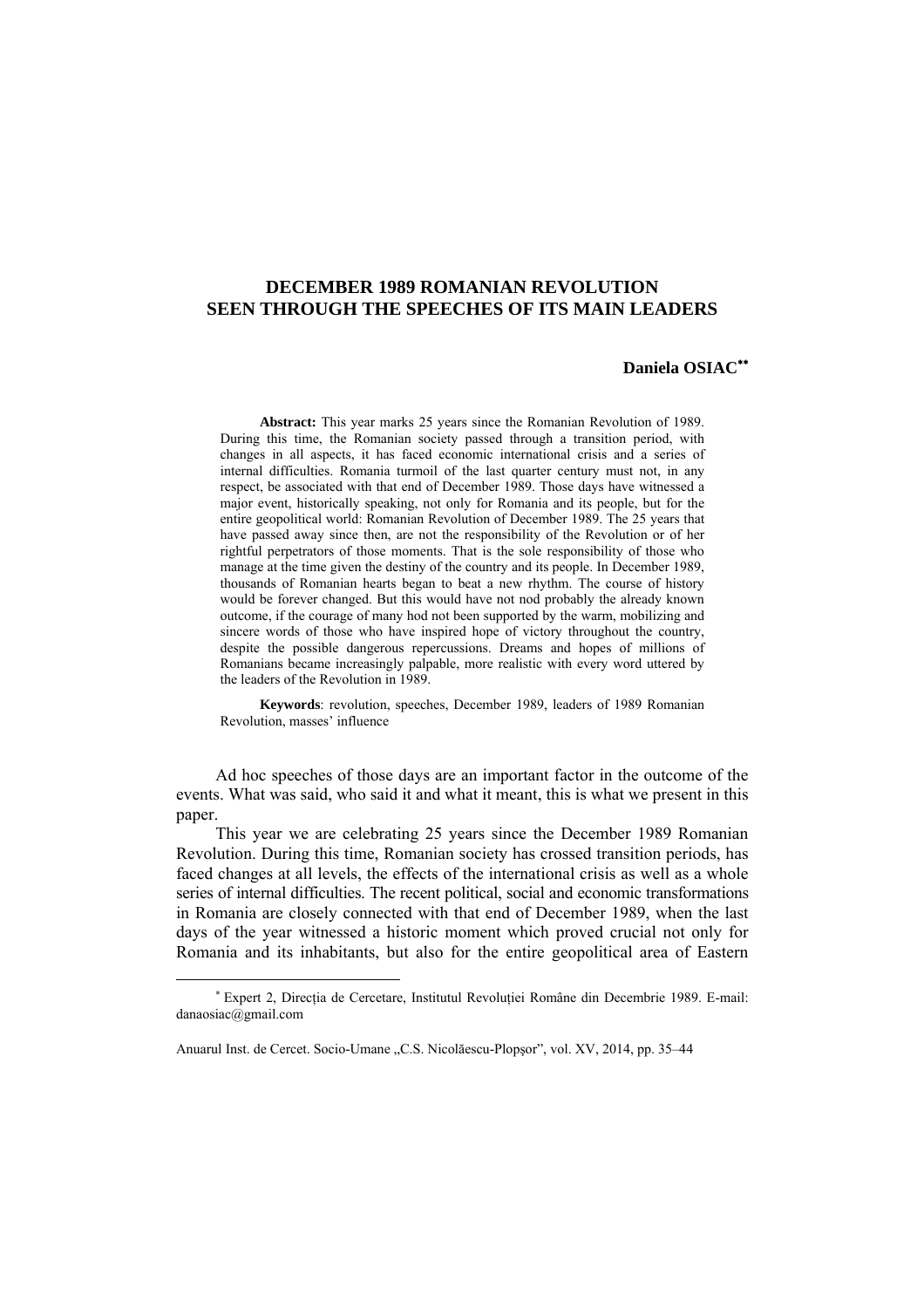Europe, namely *The December 1989 Romanian Revolution*. After this date we can contend that Romania has become a "turntable" of the intra-European connections and of those between Europe and neighbouring regions<sup>1</sup>.

The *Revolution* and its rightful accomplishers at the time are not responsible for the 25 years that have passed since then. This quarter of a century, the present and undoubtedly the future of the country and the people represent the exclusive responsibility of the ones who run these destinies at this moment.

What happened in December '89 was the revolt of a minority. A dictatorship was to crumple, a dictatorship was not to be born. 1990 turns Romania into a prey thrown to hyenas. Never has plunder been more apparent. The nations' instinct of self-preservation tires in an order that is not re-established. The wealth of all the Romanians was rapidly transferred into the wealth of a few<sup>2</sup>.

I would compare Romania with a train: the December 1989 revolutionaries are the ones who switched the direction, but the responsibility of operating the train falls to the one(s) in command of it.

Following December 1989, many things were said and written, the events were analysed and possibly thousands of theories, opinions, and suggestions were produced. Yet what can be more relevant than remembering the words uttered in the heat of those moments?

The spark that lit the redeeming fire of change started in Timişoara, when a few of the city's inhabitants gathered spontaneously to protest against the decision of relocating priest Lazlo Tokes. In the morning of  $16<sup>th</sup>$  December there were a few people in front of the pastor's house; at noon, their number had risen to approximately 100, to reach almost one thousand in the evening; the decisive moment was when trams were stopped and traffic was blocked, so that the people who got out participated in the events that ensued<sup>3</sup>. That movement was followed by the beginning of the people's revolt in Bucharest on  $21<sup>st</sup>$  December; the display of discontentment intensified and many other cities joined the revolutionary wave<sup> $4$ </sup>. A group of revolutionaries constituted the National Salvation Front Council and proceeded to prepare an "Address to the country" – a document synthesising the programme of the Romanian Revolution<sup>5</sup>. With this document, the Revolution opened Romania's door to a new future. In the last years of communism, Romania

 $\frac{1}{1}$  Ion Iliacou, *Paughtia și ustamă* Ion Iliescu, *Revoluţie şi reformă*, Bucureşti, Editura Enciclopedică, 1994, p. 268. 2

Claudiu Iordache, *Clasa nevrednică*, Bucureşti, Editura IRINI, 1997. 3

Ioan Scurtu, *Revoluţia Română din decembrie 1989 în context internaţional*, Editura Redacţiei Publicaţiilor pentru Străinătate, Bucureşti, 2009, p. 182, 183. 4

Ion Calafeteanu (coord.), Gheorghe Neacşu, Daniela Osiac, Sebastian Rusu, *Revoluţia română din decembrie 1989. Documente*, Editura Mega, Cluj-Napoca, 2009. 5

Gheorghe Neacşu, Daniela Osiac, *Crestomaţie-Revoluţie*, Editura Institutului Revoluţiei Române din Decembrie 1989, Bucureşti, 2013, p. 11.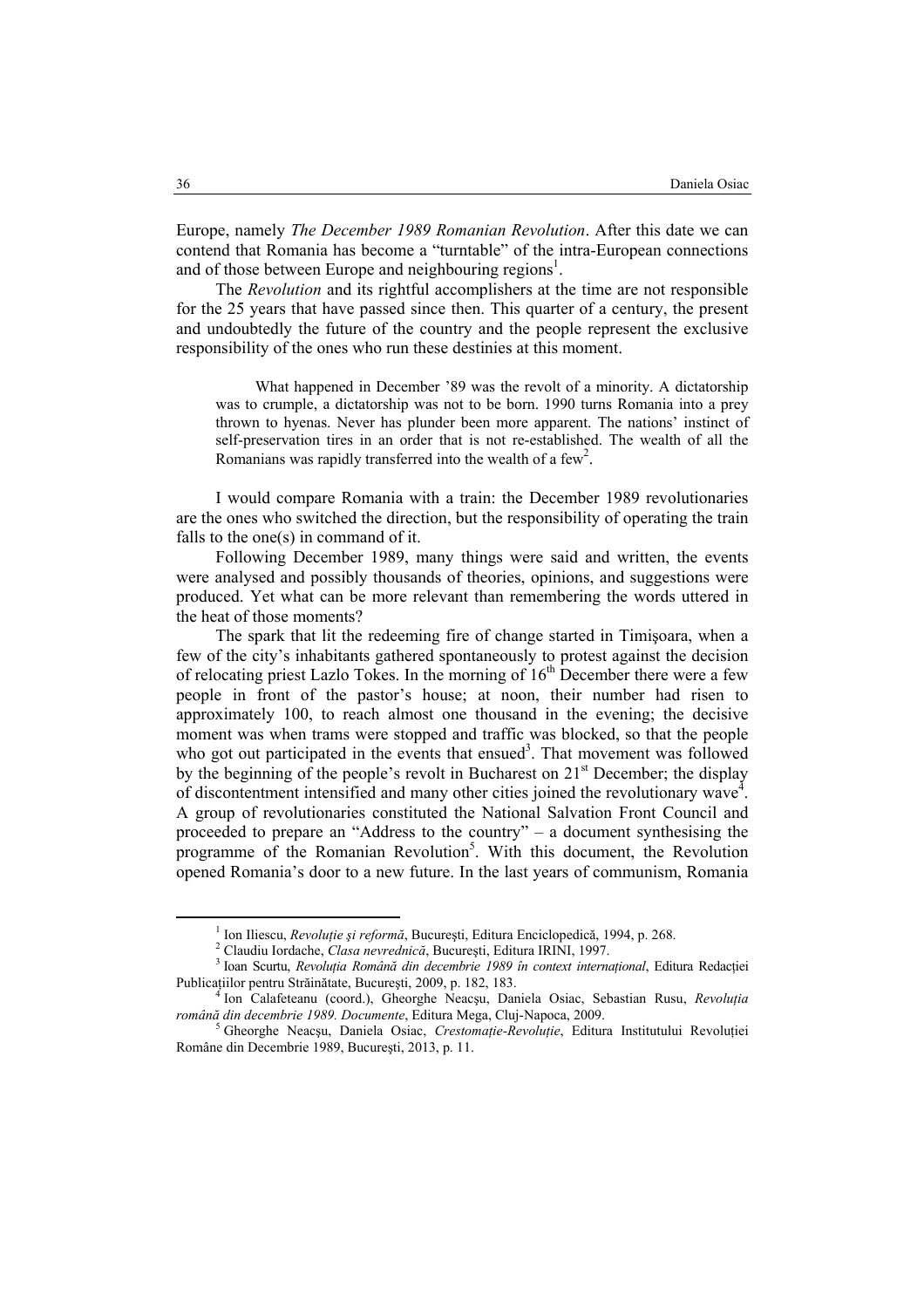had experienced such protests, but lacking the strength to become a significant movement, such as the case of Brașov in 1987, or Iași, on 14<sup>th</sup> December 1989.

It is said that a revolution is a change of heart. In December 1989 the heart of a few thousand Romanians started to beat to a new rhythm. The lethargy and flatness they were used to started to evaporate and, beating in unison, the hearts of several daring people from Timişoara moved an entire Romania. The course of history was to be altered irreversibly. However, all this would probably not have had the result already known, had the courage of the many not been supported by the warm, sincere, rallying words of those who, ignoring the danger of any repercussion, animated the hope of victory for the entire country. The dreams and hopes of millions of Romanians were to become more and more palpable and reasonable with every word spoken by the leaders of the December 1989 Revolution.

The explosion triggered by the outset of the Revolution in 1989 undoubtedly led to a release of chaos on the streets. Liberation, or desire of it, fear, courage, adrenaline were all released and led to vandalism as well. Here's why, on  $20<sup>th</sup>$ December, from the balcony of the Opera House in Timişoara, Lorin Fortuna was appealing adamantly and weightily to a "fight without violence". "We ask that you do not break shop windows any more, do not cause fights, do not attack the army". In order to give events a peaceful course, Lorin Fortuna required that any factory, big or small, should appoint its representatives for the Romanian Democratic Front. It was one of the first glimmers of democracy: *equality of representation*. Throughout the moments he addressed the crowd, Lorin Fortuna also appealed to the priests who "have so far sold themselves to the regime" to join "the people". Urging the priests to follow LazloTokes's example, Lorin Fortuna requests that word be sent to the Cathedral that if they want to join the people, they should "ring the bells"<sup>6</sup>. Moreover, one of the demands Lorin Fortuna fervently repeated to the crowd was "the release of prisoners"<sup>7</sup>. Being in the middle of the city that gave the wakeup call, during his  $20^{th}$  December 1989 speech, Lorin Fortuna experienced a moment of intuition and, in the light of the fact that an order had been given for the closure of borders, he states that "there may be some who will claim that what is happening in Timişoara has been organised by some interventionists. To them we say that's not true. We did all this here"<sup>8</sup>. The ones who found the courage to protest and request a change in December 1989 were aware of the possible consequences in case of failure. However, their desire for freedom was stronger. It is what arises from the words used by Lorin Fortuna: "take care of my family should anything happen to me, take care of the other people's families as well".

 <sup>6</sup> http://mariusmioc.wordpress.com/2008/08/24/timisoara-20-decembrie-1989-preotii-romanisa-ia-exemplu-de-la-laszlo-tokes, min 2.23 7

http://mariusmioc.wordpress.com/2008/08/24/timisoara-20-decembrie-1989-tara-are-laputere-filozofi-dar-ce-folos-ca-n-piata-nu-se-gasesc-cartofi/, min 8.17

http://mariusmioc.wordpress.com/2008/08/24/timisoara-20-decembrie-1989-preotii-romanisa-ia-exemplu-de-la-laszlo-tokes/ min 17.43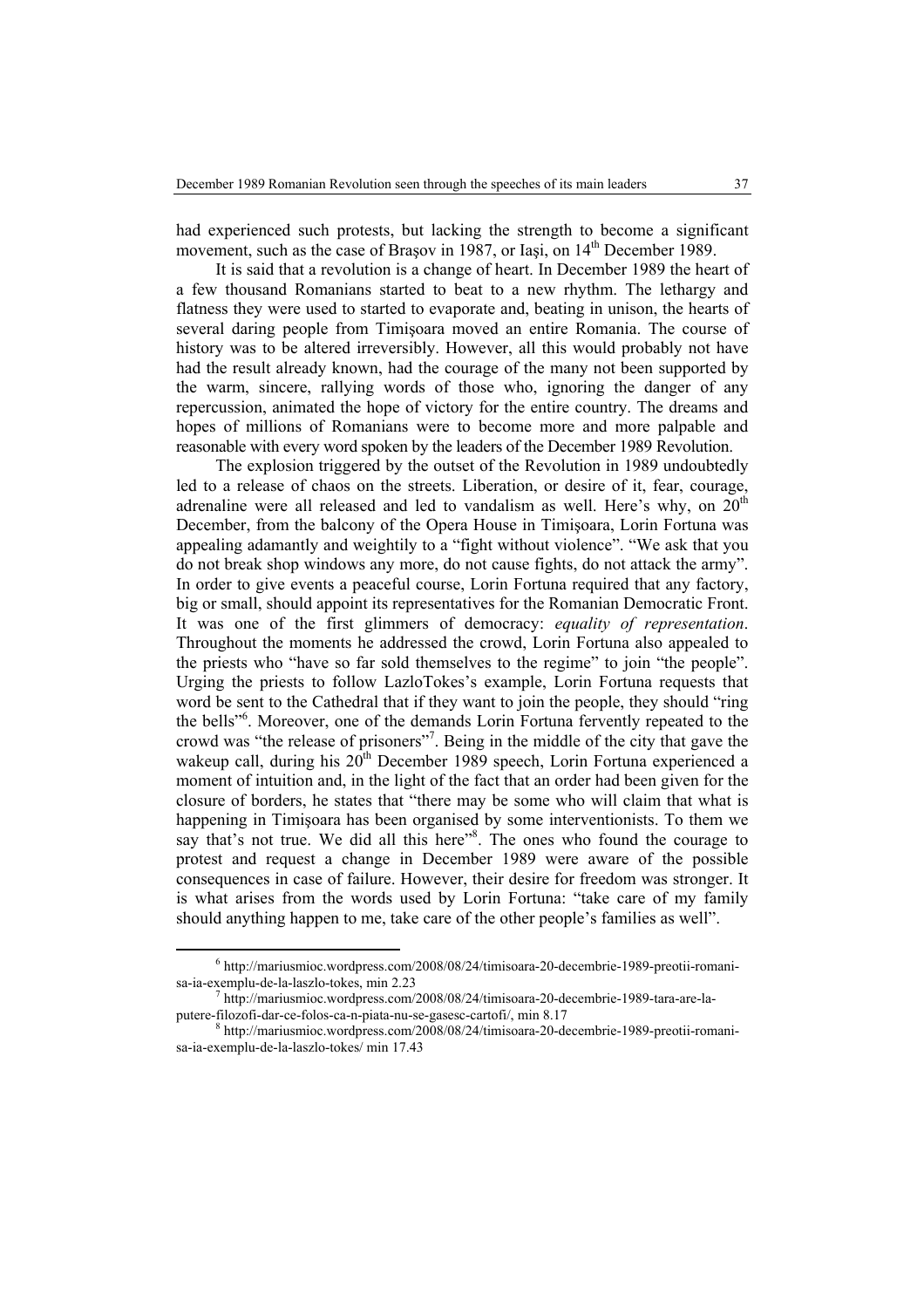On 21<sup>st</sup> December 1989, it was the same Lorin Fortuna that read out the proclamation of the Romanian Democratic Front<sup>9</sup>, explaining both the role and the goal of this newly established political body in the following way:

There are many who may not have heard, so we are going to read out again the proclamation of the Romanian Democratic Front constituted in Timişoara (ovations). One. The Romanian Democratic Front is a political organisation – so far they've said not to politics, now you are the ones who will decide! (ovations) – constituted in Timişoara to establish a dialogue with the Romanian government with a view to bringing about democracy in the country. As far as the Romanian Democratic Front is concerned, the establishment of this dialogue depends upon president Nicolae Ceauşescu's resignation (ovations). We're proposing the following demands as a foundation for our future talks with the government: One. Organising free elections (ovations). Two. Freedom of speech, of the media, radio and television. (ovations) Three. The immediate opening of state borders (ovations). Romania's enrolment among states which observe and guarantee basic human rights (ovations). Five. The immediate liberation of all prisoners and political dissidents in Romania (ovations). Revitalising the national economy (ovations). Seven. Reforming the educational system in a democratic spirit (ovations). Eight. The right to free public assembly (ovations). Nine. True freedom for religious cults (ovations). Ten. Improving health care and food service (ovations). As far as the events in Timişoara are concerned. One. We strongly demand that the ones who ordered soldiers to fire at the people be brought to account (ovations, shout: murderers!). Two. We demand the deceased be returned to their families, in order to be buried according to tradition, in national mourning (ovations). Three. We demand the immediate release of all those arrested in the aftermath of the demonstration (ovations). Four. We demand the cessation of all future retaliations against the protesters in Timişoara (ovations). Five. We ask the local authorities to acknowledge the action committee of the Romanian Democratic Front established in Timişoara and initiate a direct dialogue (ovations). Six. We thank the staff of the National Theatre in Timişoara for all their help (ovations). The Romanian Democratic Front appeals to the whole country with the following: One. We ask the entire Romanian people to join our rightful fight for a democratic country (ovations). Two. Create Romanian Democratic Front committees in all the cities, factories and institutions, in order for it to coordinate the action of national democratisation (ovations). Three. Reclaim your constitutional rights peacefully and without violence (ovations). Four. Go on national strike starting today,  $21<sup>st</sup>$ December 1989, until final victory, with the exception of vital domains, whose work cannot be interrupted (ovations). Five. The Romanian Democratic Front would like to thank all those who have been, are and will be with us (ovations)<sup>10</sup>.

 <sup>9</sup> Vezi Daniela Osiac, *Revoluţia din Decembrie 1989. Mesaj pentru România. Proclamaţii, apeluri, manifeste ale Revoluţiei Române din Decembrie 1989*, Editura Institutului Revoluţiei Române din Decembrie 1989, București, 2010.<br><sup>10</sup> http://mariusmioc.wordpress.com/2008/08/26/timisoara-21-decembrie-1989-proclamatia-

fdr/, min 5.16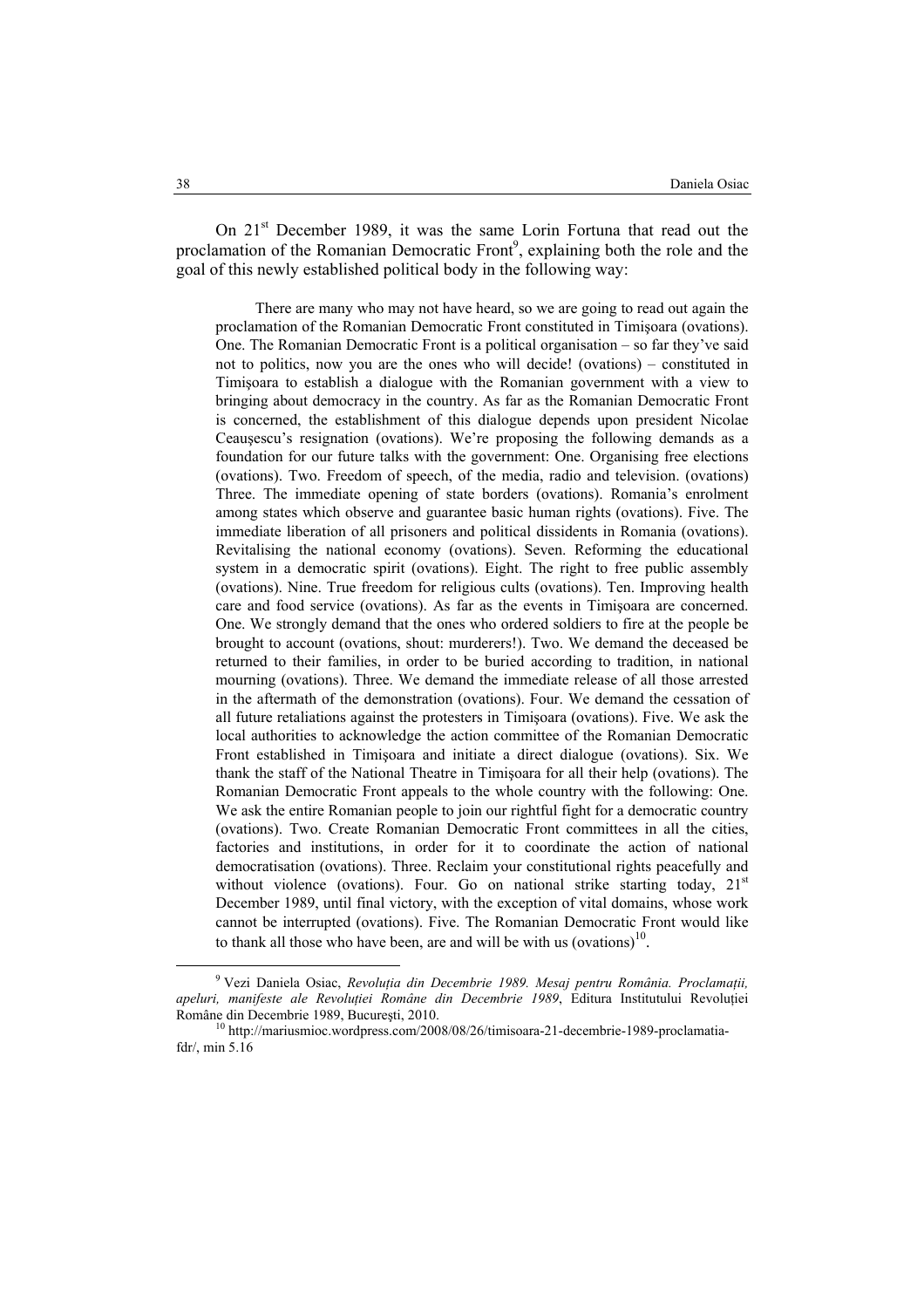At a certain time, possibly to enhance morale and sketch a positive picture of the strength for change that characterised the people present in the public square, Lorin Fortuna called on a man who was gifted at sifting words through the consciousness of his own soul. Writer Claudiu Iordache urges people present in the square to show "the courage of this moment"<sup>11</sup>, as they were the deputies of the whole nation's hopes: "This is how the strength of a nation lives! At this moment you are speaking on behalf of the entire people"<sup>12</sup>. Eleonora Petrovici, a doctor in Caransebes, who addressed the crowd on  $20<sup>th</sup>$  December from the balcony of the Opera House in Timişoara, overwhelmed by the thrill of the moment, appeals to the people to stay calm in spite of the atrocities she says she knows about: "dead, wounded, sufferers"<sup>13</sup>. Benco Unipan, representing the Serb minority, was to say that he was the "personification of Ceauşescu's Justice". A graduate of the Faculty of Physics and employee of Electromotor, he was the son of a Serbian priest who, together with the Romanian priest in their natal village, had made sure that all holidays were celebrated, even according to both calendars. Thus, drawing a parallel between the Romanian priest and his father, he appeals to the people to show the same unity in removing Ceauşescu from power. "Dole Ceauşescu! (Down with Ceausescu!)"<sup>14</sup> After several spoken interventions and appeals to calm, unity and release of prisoners, Ioan Beni Oprea also addressed the people, promoting the idea of dialogue and clearly asserting a rejection of violence. He emphasises that if a change is desired, it must be obtained through peaceful means and not through hatred or murder: "We do not want to build a society on dead corpses! Brothers, we will never solve anything if we want others to die! (unclear) We'll not solve this if we respond with hatred to hatred!"<sup>15</sup>

In turn, on the balcony of the Opera House in Timişoara people described the way in which events unfolded in other cities of the country, where the cry for freedom uttered by the citizens of Timişoara amplified like a viral echo. What's more, deputies of those fighting for Nicolae Ceauşescu's fall from power started to arrive in Timişoara, to express their immediate support for the historic movement born in the heart of Timişoara. Teodor Purice represented the Jiu Valley in the Balcony. He advises those present in the Square to distrust the false promises of the Communist Party leaders in Bucharest as "They will promise anything and deliver nothing! Everything will remain the same!" $16$ . A student representative arrived

 11 http://claudiuiordache.wordpress.com/

<sup>12</sup> http://claudiuiordache.wordpress.com/

<sup>13</sup> http://mariusmioc.wordpress.com/2008/08/24/timisoara-20-decembrie-1989-preotii-romani-

sa-ia-exemplu-de-la-laszlo-tokes min 13.18<br><sup>14</sup> http://mariusmioc.wordpress.com/2008/08/24/timisoara-20-decembrie-1989-preotii-romani-<br>sa-ia-exemplu-de-la-laszlo-tokes min 19.35

<sup>&</sup>lt;sup>15</sup> http://mariusmioc.wordpress.com/2008/08/24/timisoara-20-decembrie-1989-tara-are-laputere-filozofi-dar-ce-folos-ca-n-piata-nu-se-gasesc-cartofi/, min 1.36<br><sup>16</sup> http://mariusmioc.wordpress.com/2008/08/24/timisoara-20-decembrie-1989-preotii-romani-

sa-ia-exemplu-de-la-laszlo-tokes, min 23.42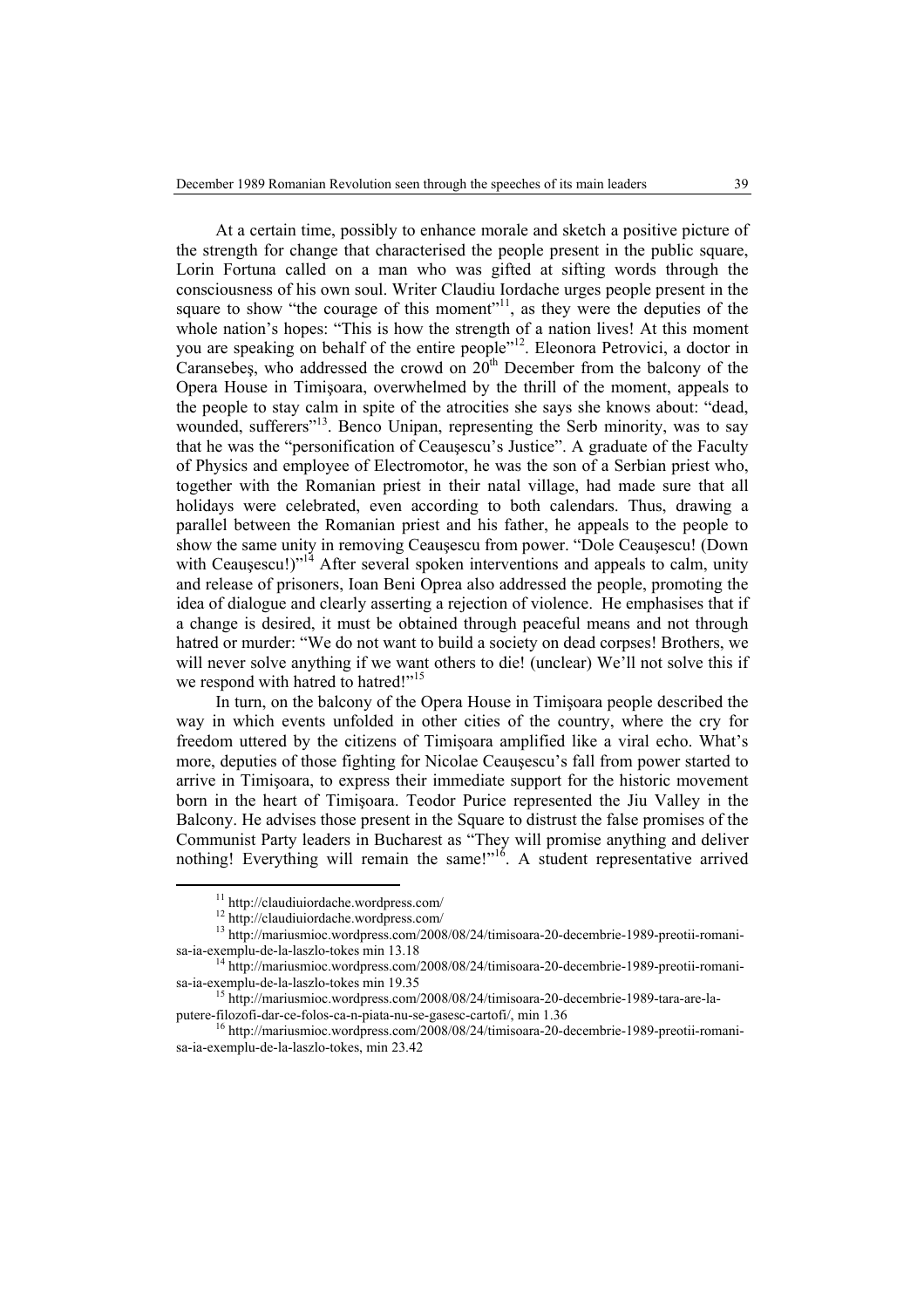from Bucharest, Cristian Litoiu, and he addressed the people assuring them that there is solidarity in the capital city, too:

I have over 400 friends in Bucharest – students, boys and girls, neighbours – who are going to set fire to car tyres around the House of the Republic this evening at 6 (ovations) (unclear) a House of the Republic which now is still white, but by tomorrow morning will turn black! (shout: black!, ovations). We are brothers, we are brothers (yes!). All the best to you all! Freedom! $17$ 

Regarding the Patriotic Guards sent from Oltenia to Timişoara to re-establish order, Vasile Blendea said: "Towns such as Caracal, Slatina and others, and counties such as Olt, realised that we sacrificed ourselves for the wellbeing of the entire country and dispatched their echelons from the East Railway Station. They were lied to, do not condemn them!"<sup>18</sup>.

In an attempt to counteract the effect of events in Timişoara, Nicolae Ceauşescu orders a great assembly in the Square between the Central Committee Headquarters and the Royal Palace. As well as recalling past moments of supreme glory in his time as the country leader – such as the speech of August  $1968 -$ Nicolae Ceauşescu announces to the people present in the square a few measures meant to improve living conditions, which he says will be implemented starting with  $1<sup>st</sup>$  January 1990:

I would like to inform you all about an important decision taken today by the Executive Political Committee, regarding the standard of living of the working people. This morning we have decided that, starting with  $1<sup>st</sup>$  January, minimal pay will be increased, in the course of the next year, from 2000 lei to 2200 lei. Over 1,500,000 working people will benefit from this important pay rise. Starting with  $1<sup>st</sup>$ January we will also increase children allowances, between 30 and 50 lei, according to the number of children in a family and the salary of the working people, which constitutes a substantial aid for approximately 4,400,000 children of our country. What's more ... (whistling and vituperation can be heard) ... we'll introduce birth benefits of 1,000 lei for all women, starting with their first child, while for women giving birth to two or more children, the benefit will be 2,000 lei for every child, which also represents a strong incentive, an assistance for the mothers, the women of our country. We have come to a decision to increase minimum pension payments from 800 to 900 lei. We have also resolved to increase successor pensions by 100 lei. At the same time, we'll enhance social security allowance from approximately 500 to 800 lei, thus ensuring good, appropriate working and living conditions for all the citizens of our country. These measures prove determinately that, as the economy develops, we do everything to ensure a continuous rise in the material and spiritual

 17 http://mariusmioc.wordpress.com/2008/08/24/timisoara-20-decembrie-1989-preotii-romani-

sa-ia-exemplu-de-la-laszlo-tokes min 18.24<br><sup>18</sup> http://mariusmioc.wordpress.com/2008/08/26/timisoara-21-decembrie-1989-copilullibertatii-avram-iancu-sintem-toti/, min 11.36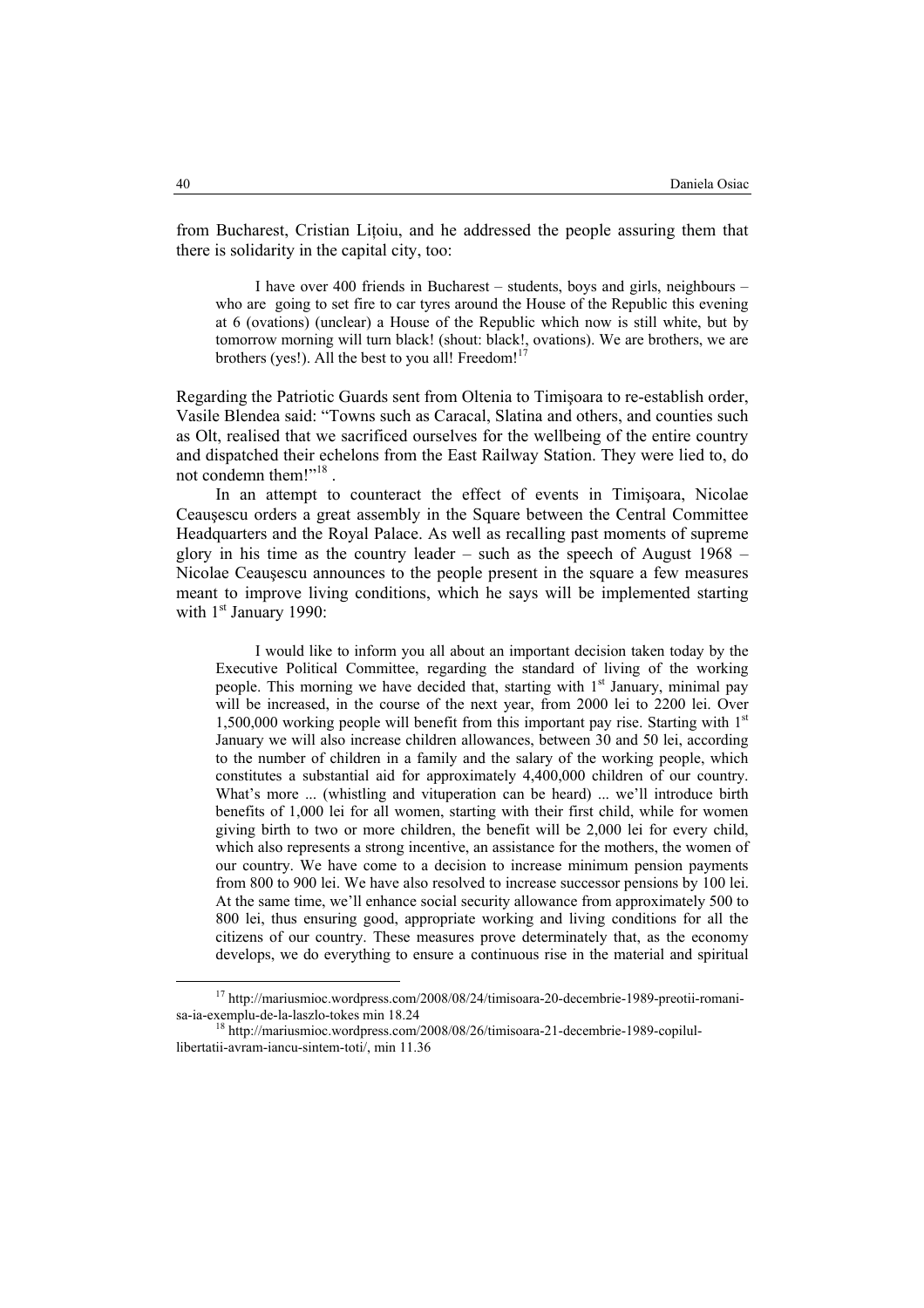standards of living of the people, according to the resolutions of the Party's Congress"<sup>19</sup>.

Nevertheless, all these did not have the expected result. The crowd rebelled against the communist leader in Bucharest. After less than 24 hours, on  $22<sup>nd</sup>$  December 1989, Nicolae and Elena Ceauşescu were forced to run away by helicopter, from the roof of the Central Committee building.

The moment entry and taking over control of the Romanian Television was accomplished, the highway was open to changing the fate of an entire country. At the beginning of the televised programme, Ion Caramitru summarises their progress to the Television building: "Brothers! Brothers! With the help of God, we are now inside the TV studios. We managed to get here behind tanks, together with the army, students and people you can see and thousands and thousands of Romanians and other nationalities who led us here."<sup>20</sup> Standing by him, Mircea Dinescu addresses "the heroic Romanian people"<sup>21</sup> asking that they remember God and pointing out that the army is by their side. Announcing they are going to retire and prepare the new provisional governing body, Ion Iliescu specified: "We'll create provisional structures to grant our functioning as a society, to prepare free elections, to plan a life in which the people is in actual fact the decision factor, the leader of public life." He also addresses the population repeatedly, appealing to calm and lucidity:

We are appealing at the same time to the entire population of the country to manifest the lucidity and social discipline necessary to set everything in order. Because we were pushed into chaos and disarray by Ceauşescu's psychotic clique! In these moments our nation must prove mature enough to be able to organise ourselves on a democratic basis"<sup>22</sup>.

Petre Mihai Băcanu, recently released from prison, also conveys an inspiring message to the population of Romania: "Two hours ago, when I got out of prison, the first gesture I made was to kiss the Romanian earth. Maybe I will have the chance to tell you more, the only thing I ask of you now is to understand everything that is happening in our country, to proceed unexcitedly, because everything we have been fighting for has come true<sup>523</sup>. Teodor Brates kept public opinion informed about the events in Sibiu, interjecting anytime new elements appeared:

<sup>&</sup>lt;sup>19</sup> https://www.youtube.com/watch?v=Pm53beoUZ4Q<br><sup>20</sup> http://mariusmioc.wordpress.com/tvr-in-decembrie-1989/, min 2.08<br><sup>21</sup> http://mariusmioc.wordpress.com/tvr-in-decembrie-1989/ min 3.05<br><sup>22</sup> http://mariusmioc.wordpress. sa-ia-exemplu-de-la-laszlo-tokes, min 10.04<br><sup>23</sup> http://mariusmioc.wordpress.com/2008/12/08/tvr-22-decembrie-1989-petre-mihai-bacanu/,

min 00.16.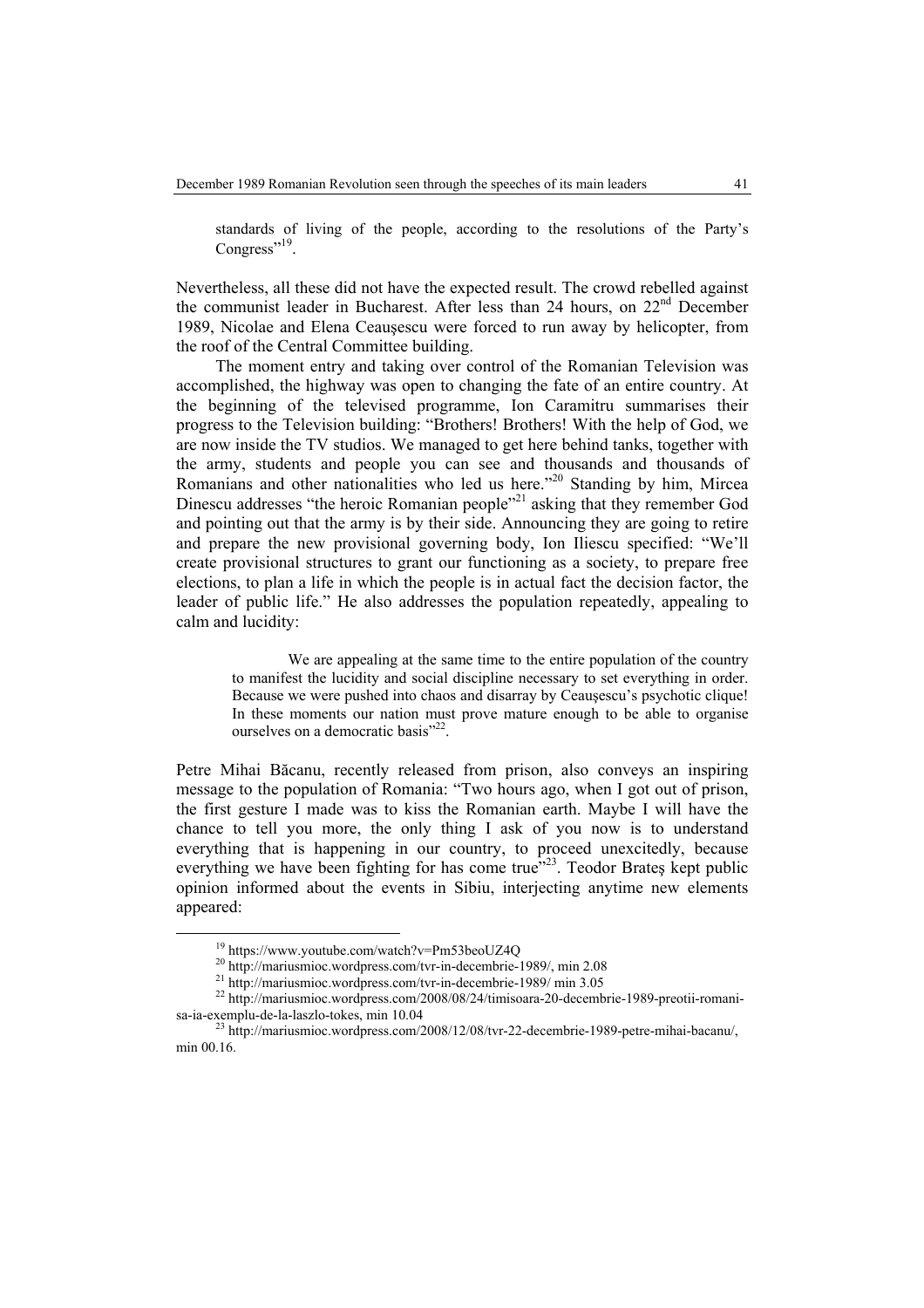The Securitate (secret police) continue to shoot the army! Armoured vehicles on their way to the County Hospital (woman: Târgu Mureş, as well!) According to our informers, there, in Sibiu, the army is being shot at from within the County Hospital! Urgent action is required. We do not need talks (man: Not these sterile talks!) The army ought to come into action, to defend the people and our brothers in the army! $^{24}$ 

As a matter of fact, news regarding the situation in almost all the cities was being broadcast as soon as information was provided.

Information kept coming about all sorts of sabotages, such as the water supply in Bucharest and other cities being contaminated, or, as George Marinescu announced, bombs being placed on the TV station premises: "we have just been informed that a bomb was found in the basement of the television station. Fortunately, it was defused by specialists, by engineers. Similar deadly charges may still exist. Not only inside this institution, not only in the radio station, maybe in other places as well"<sup>25</sup>. Sergiu Nicolaescu, reminding the people that no one and nothing can ever take away the honour of being a Romanian, makes an appeal to all the inhabitants of Bucharest and other places as well, to join those who have lit the fire of liberty so that it isn't extinguished:

We are first of all Romanians and no one, absolutely no one can ever take us out of this Romanian skin we possess! I am first and foremost appealing to the working class! I am asking the workers in factories and industries to stop work. If you do not stop work immediately, if you do not come here, in the former Stalin Square, if you do not come here to the television building, and join us, you should know that what you see now will die out! I do not want all this to be a flash in the pan. I want you to come here in droves!<sup>26</sup>

Gelu Voican Voiculescu, making an appeal for the release of all political prisoners, introduces another aspect into discussion: the fact that the entire world is watching Romania and, consequently, the Romanians must prove capable of self-governing: "At this moment the eyes of the world are watching us. We must show that we are responsible, that we are a peace-loving nation who acknowledges hierarchy and legality! Verifying and sentencing all those who acted against us all these years!" $27$ .

 24 http://mariusmioc.wordpress.com/2008/08/24/timisoara-20-decembrie-1989-preotii-romanisa-ia-exemplu-de-la-laszlo-tokes, min 10.04.<br><sup>25</sup> http://mariusmioc.wordpress.com/2008/12/12/tvr-22-decembrie-1989-george-marinescu-

bomba-in-subsolul-televiziunii/ 00.05 .<br><sup>26</sup> http://mariusmioc.wordpress.com/2009/04/30/sergiu-nicolaescu-iesiti-in-strada-romani/, min<br>00.10.

 $^{27}$  http://mariusmioc.wordpress.com/2011/04/18/gelu-voican-voiculescu-gindul-meu-seindreapta-spre-cei-disimulati-sub-infractiuni-de-drept-comun-sa-se-revizuiasca-situatiile-judiciaretvr-decembrie-1989-video/min 00.05.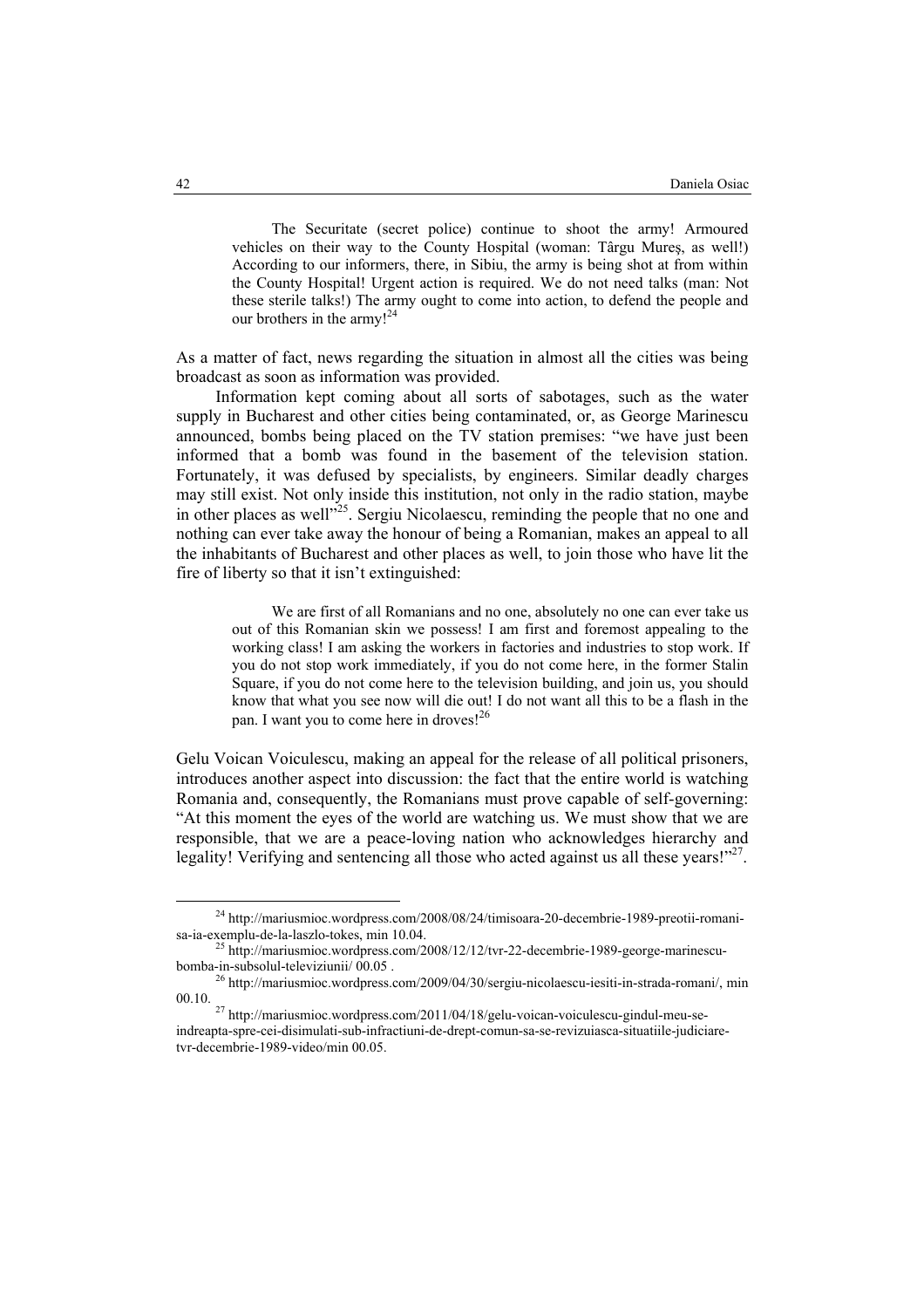Dumitru Mazilu, defender of people's rights, also speaks to the nation, and appeals to non-violence but, at the same time, urges the path be followed until the end, until freedom is regained:

Thousands and thousands of children, thousands and thousands of the country's sons have died, have been assassinated! Let's all rise for freedom, to defend our country! Let's be strong and march up the end, but be united, without violence. Let's not permit the murderers resume their key positions in the country! Let's defend the TV and radio stations, let's defend the country's command centres! They belong to the country and no other body than the country, Romania! Long live Romania!<sup>28</sup>

He also demands the peasants be respected, the educational system be reorganised, "foreign and domestic politics serve the people's interests," and asks that the Romanians regain the dignity and pride of inhabiting these lands: "Man should be respected! We should be the ones to enjoy the dignity of inhabiting this land! Let's be proud, be proud of being Romanians!"<sup>29</sup>.

Following the examples of Timişoara, and, later Bucharest, people in all the cities and towns of Romania came out into the streets and the leaders who rose from their ranks tried and, obviously, managed to keep alive the fire of revolt and the hope in a different future with the help of words. Although there are no goodquality audio recordings from all over the country or, at least, none have surfaced yet, the leaders' words and their role have crossed the barrier of time. There was a similar pattern everywhere: the crowds of people were informed about what was going on in Timişoara or Bucharest, they sang songs or recited poems that had been prohibited for a long time, short messages of support, motivation, hope were transmitted from the leaders to the people and vice versa – slogans, chants – some of which we recollect here:

It's now or never! Throw out the communist boot! Don't you have a mother or a father? You've killed innocent children! The army is with us! Throw away your party cards! Murderers! Children murderers! Today it's Timişoara, tomorrow the whole country! That's who the Romanians are! That's Old Nicu falling down! This is Ceauşescu's doom/ Spending Christmas in a tomb! Ceauşescu, who are you?/ Murderer from Scorniceşti! Ceauşescu be a boyar/ You should do like Honeker! Ceauşescu great boyar/ Should leave just as Honeker! Ceauşescu don't forget/ We want your retirement! Ceauşescu don't forget/ Your future is set! Ceauşescu keep in mind/ We'll make shoes from your behind! Ceauşescu, that's the case:/ Romania's not your place! Ceauşescu and his missis / Romania have turned to pieces! The cobbler is no more! For Christmas we've got our portion of

<sup>&</sup>lt;sup>28</sup> http://mariusmioc.wordpress.com/2008/12/16/tvr-22-decembrie-1989-dumitru-mazilu-la-cc-<br>1/. min 00.12

<sup>&</sup>lt;sup>29</sup> http://mariusmioc.wordpress.com/tag/daniel-mazilu/ min 00.01